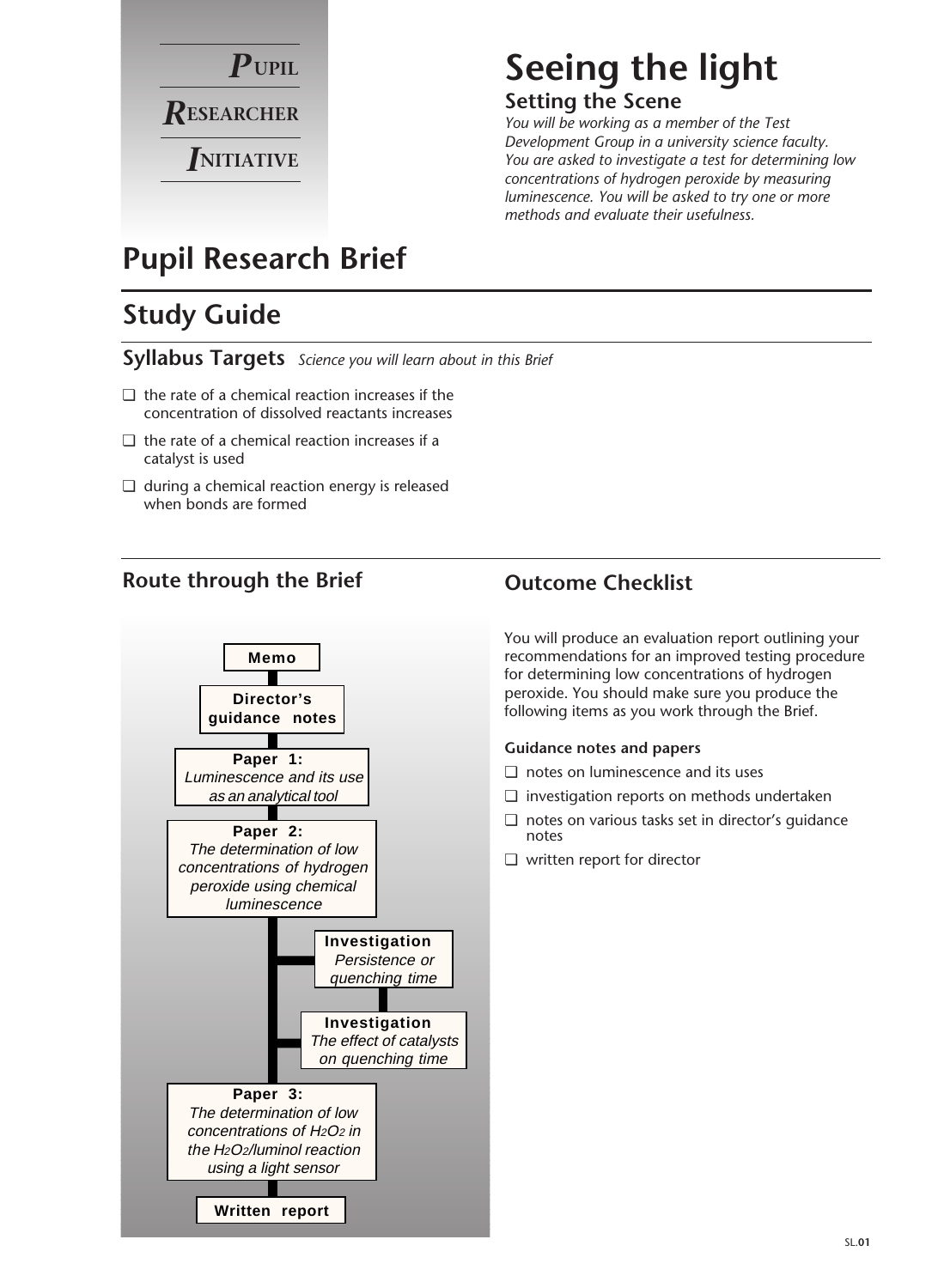# **Faculty of Science**

**From** Director, Analytical Services Division

**To** Test Development Group

**Date**

**Re:** Improved testing procedure for determining low concentrations of hydrogen peroxide,  $H_2O_2$ 

I have been giving some thought to the possibility of us developing an improved test procedure for measuring low concentrations of  $H<sub>2</sub>O<sub>2</sub>$  in the range 20 - 120 ppm. In view of the many uses of  $H<sub>2</sub>O<sub>2</sub>$ , I feel that there could be a market for such a test, particularly if it is quick, easy to use and reliable. After studying the research literature I've found a test that appears to work specifically for low concentrations of  $H_2O_2$ .

The test is based on the hydrogen peroxide/luminol reaction that emits low intensity blue light or luminescence. By measuring the intensity of the emitted light, the concentration of the  $H_2O_2$  can be determined.

I've attached some research papers for you to consider which I hope will be useful. The first gives some helpful background information on luminescence and its uses as an important analytical tool.

The second paper describes a fairly quick and straightforward test for measuring the luminescence emitted in the luminol/H<sub>2</sub>O<sub>2</sub> reaction which can be used to determine  $H_2O_2$  concentration. I've suggested an idea for another method, which I've scribbled on the paper, perhaps you could also investigate this.

If you have time to look at Paper 3 come and see me. This paper was presented at a conference I attended recently in Budapest and describes a method for measuring luminescence using a light meter. Although the paper claims the test is reliable and gives good results, I have tried the test myself and cannot seem to get results which are as good as the paper claims. (I've attached my results for you to consider, in the Guidance notes).

The Guidance notes outline what I'd like you to investigate, and how I'd like you to report your findings.

I look forward to receiving your report as soon as possible.

# **Memo**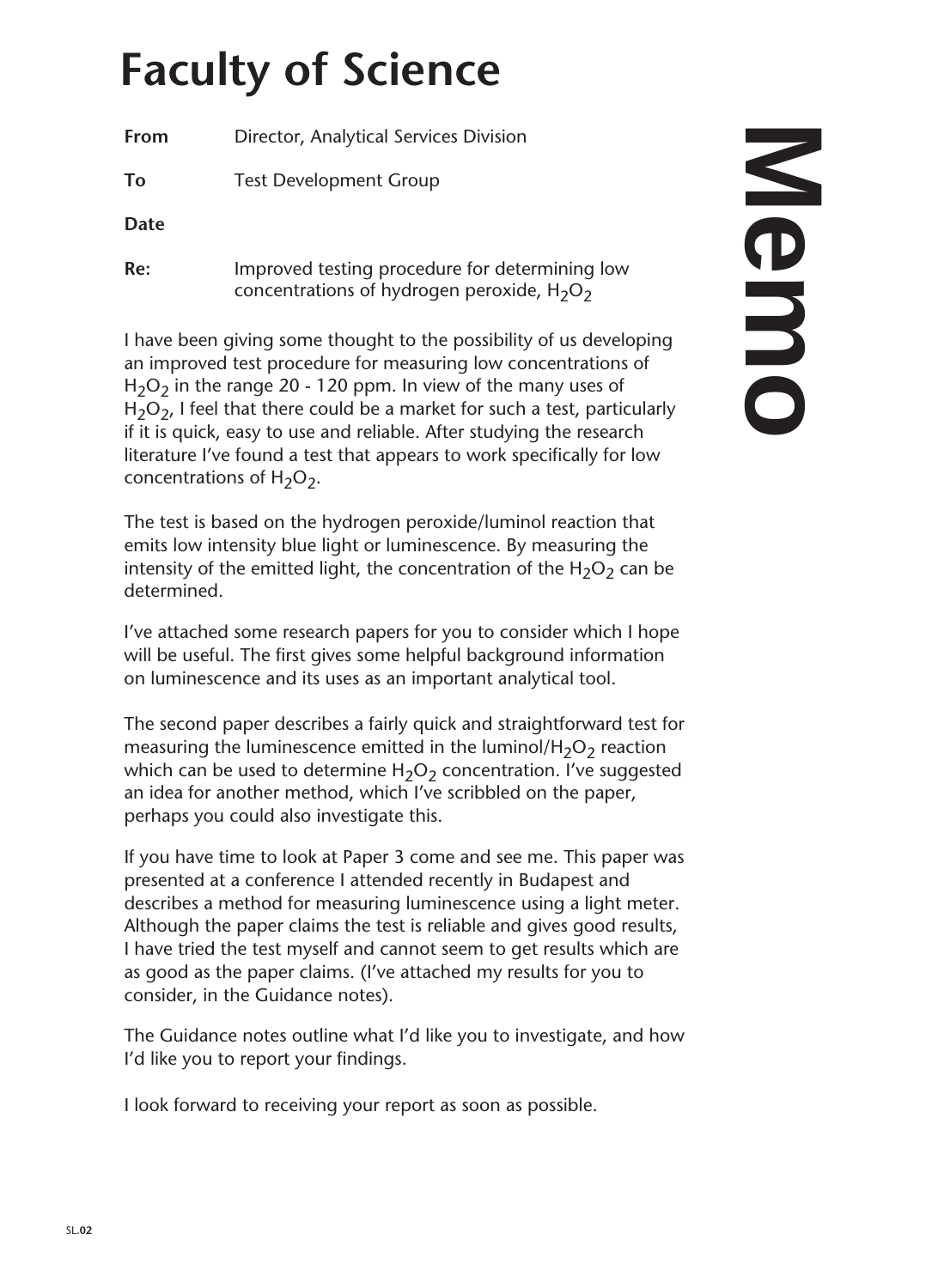# Faculty of Science<br>  $\frac{1}{2}$  Sheet 1 of 3

# Guidance notes for tackling luminol/H<sub>2</sub>O<sub>2</sub> **investigations, and writing each section of your report.**

#### **Section A**

Read through Paper 1 by Mary Lynn Gray.

If you are interested in further reading try some of the references given by Gray at the end of her paper. I suggest you make notes on the following which will be useful as a brief introduction for your report.

- (i) Explain what is meant by luminescence, giving examples of chemiluminescence and bioluminescence.
- (ii) Summarise the luminol/H<sub>2</sub>O<sub>2</sub> reaction identifying the factors which affect the intensity of luminescence.
- (iii) Give examples of the uses of  $H_2O_2$  and suggest why it is important to be able to detect low concentrations of  $H_2O_2$ .

#### **Section B**

Read Paper 2 and familiarise yourselves with the method for testing for low concentrations of  $H_2O_2$  using the luminol/  $H_2O_2$  reaction. Try the experiment making sure to follow the method as outlined in the paper. Make brief notes on the questions and activities in this section. If you try my suggestion for the 'persistence or quenching time' method, make notes on these activities as well.

(PLEASE KEEP TO THE SAFETY INSTRUCTIONS GIVEN IN THE 'SAFETY INFORMATION SHEET', which can be found at the end of Paper 2.)

#### **For the 'light pulse method'**

- (i) Tabulate your results i.e. light intensity (according to your chosen scale) against concentration of  $H_2O_2$  standard solutions.
- (ii) Use your method to determine the concentration of a sample or samples of unknown  $H_2O_2$ concentration. Comment on the effectiveness of this method for determining low concentrations of H<sub>2</sub>O<sub>2</sub> i.e. in the range approximately 20 - 100 ppm of H<sub>2</sub>O<sub>2</sub>. How easy was it to judge the intensity of light emitted? Did you get your standard solutions in the right order? Check with me to see if your 'unknown solution' fits in the right place on your scale.
- (iii) Discuss the practicality of the method as a 'quick and easy test' and comment on changes, if any, that might be made to improve it.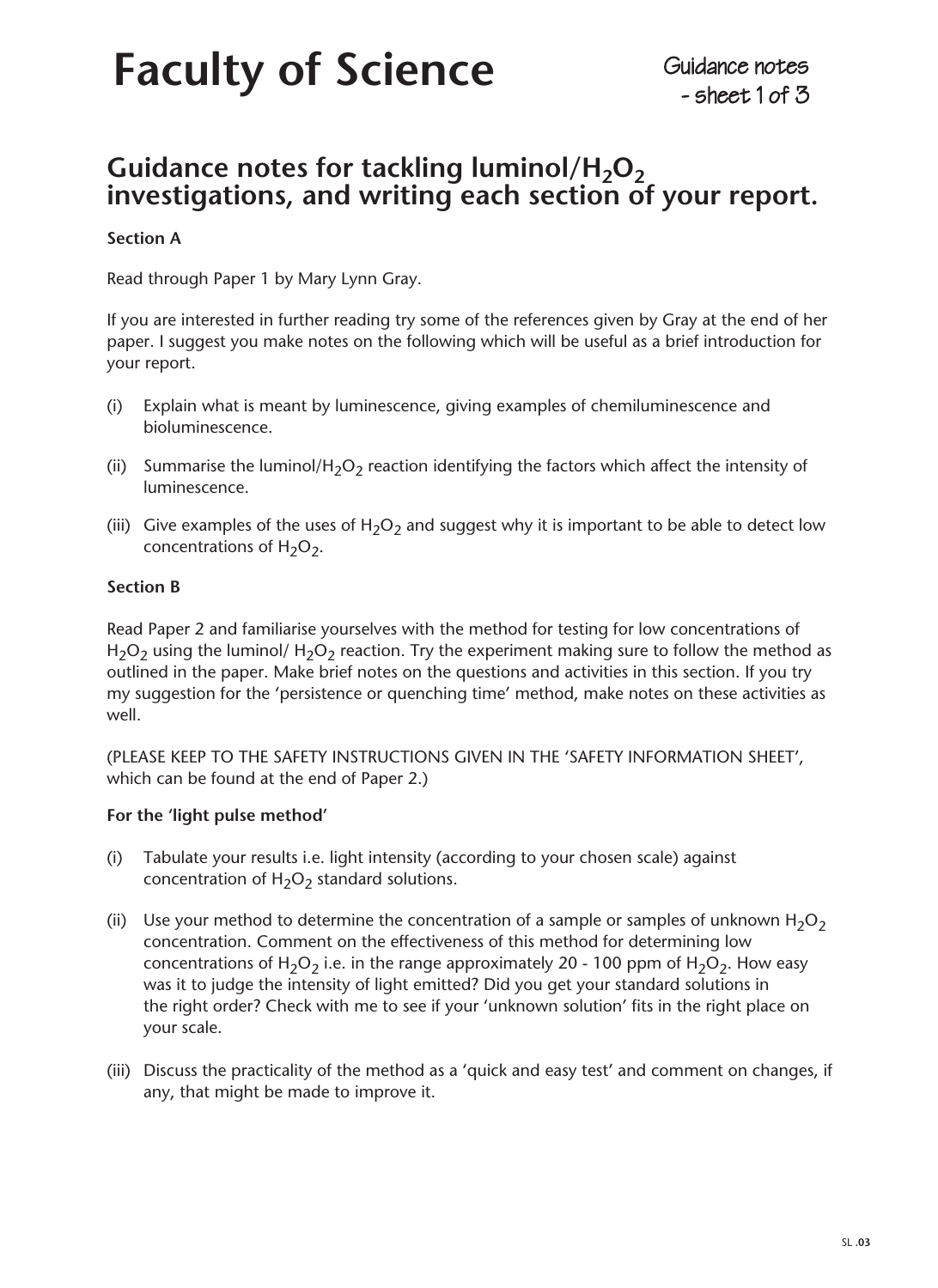#### **If you carry out the 'Persistence or quenching time' of luminescence as an investigation which you have planned:**

- (i) Tabulate your results and plot a graph which would allow you to determine unknown concentrations of  $H_2O_2$ .
- (ii) Use the graph to determine the concentration of a sample or samples of unknown  $H_2O_2$ concentration. How effective or reliable is the test for determining low concentrations of  $H_2O_2?$
- (iii) How do you feel that the quenching time and light pulse methods compare in their effectiveness as tests?
- (iv) Carry out a further investigation into the effect, if any, of different concentrations of the cobalt chloride catalyst on quenching times.
- (v) Discuss the practicality of the method as a 'quick and easy test' and comment on any changes, if any, that might be made to improve it.
- (vi) Consider follow-up work, e.g. would it be possible to design a 'black box' method for carrying out the test in daylight or outside the lab?

**Section C** (before you begin this, discuss it with me)

Read Paper 3 and familiarise yourselves with the method described by Walton and Wilson. Make brief notes on the questions and activities in this section.

- (i) Carefully examine Walton and Wilson's results (Table 1) and their calibration graph (Figure 2). Study how they have estimated the error for the average light intensity value for 20 ppm  $H_2O_2$  concentration and work out the errors corresponding to each of the other  $H<sub>2</sub>O<sub>2</sub>$  concentrations. Do they match the error bars on their graph?
- (ii) I have repeated their experiment exactly and tabulated my results in Table A below.
- *Table A. Light intensity (lux)*

| H <sub>2</sub> O <sub>2</sub> Conc. (ppm) |       | $\boldsymbol{z}$ | ₹    | 4    |
|-------------------------------------------|-------|------------------|------|------|
| 20                                        | 8.2   | 9.1              | 9.5  | 10.1 |
| 40                                        | 9.7   | 28.2             | 26.1 | 33.9 |
| 60                                        | 39.5  | 20.9             | 47.9 | 26.7 |
| 80                                        | 31.7  | 70.1             | 39.2 | 70.1 |
| 100                                       | 73.4  | 105.9            | 46.4 | 61.1 |
| 120                                       | 104.5 | 87.8             | 55.6 | 54.2 |

4 readings for each  $H_2O_2$  concentration

- (iii) Comment on the two sets of results (theirs and mine) and associated errors, saying which seem to be the most reliable and why.
- (iv) Are there any of the four readings within a set of my results which you feel ought to be eliminated or at least re-checked before averaging?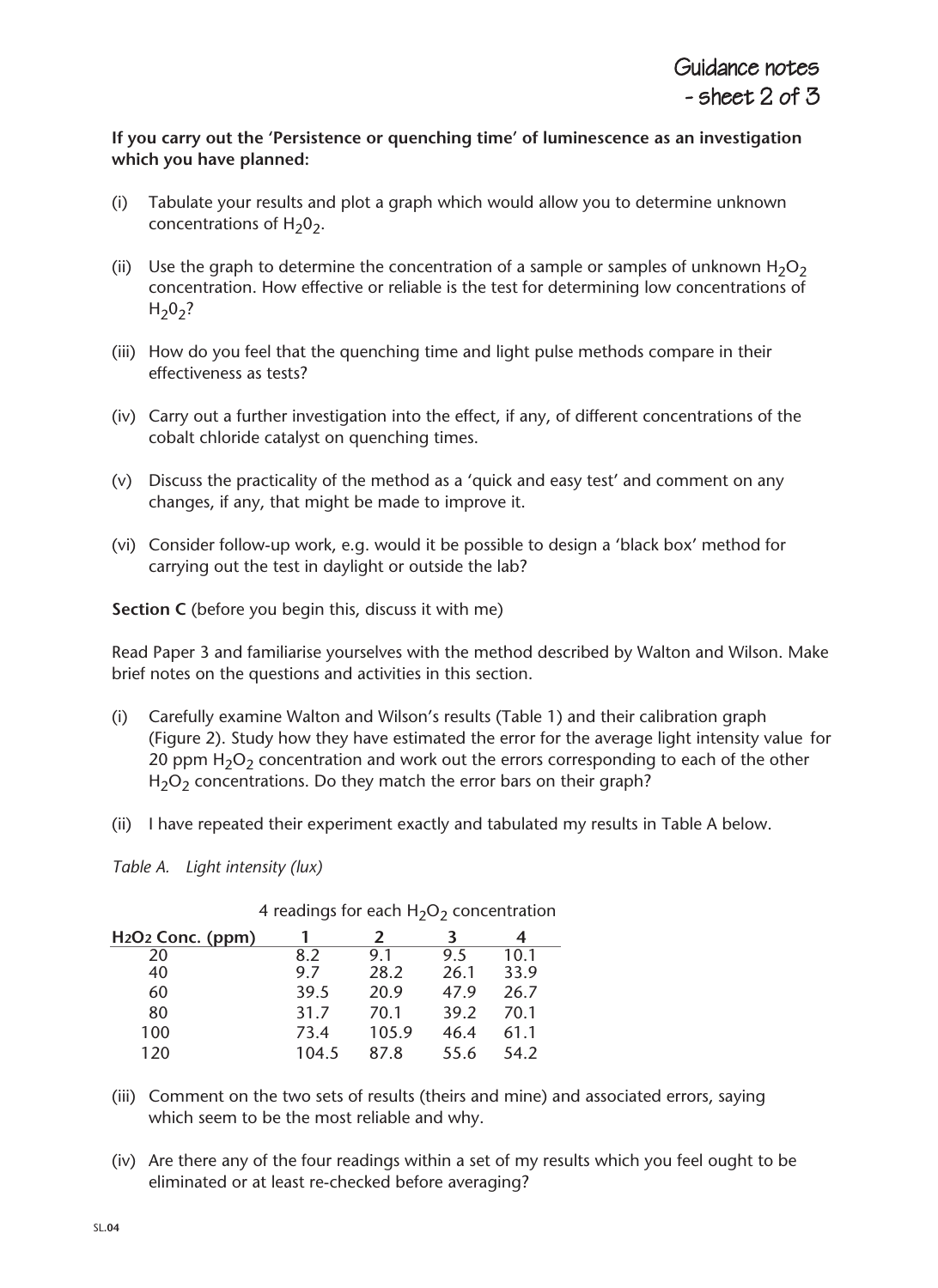- (v) Considering the very low concentrations of  $H_2O_2$  we are working with (e.g. 20 ppm = 0.02g of  $H_2O_2$  in 1000cm<sup>3</sup> water) and the fairly basic light sensor being used, do you think we should expect any greater reliability in the results? Although we have assumed the H<sub>2</sub>0<sub>2</sub> solutions have been made up accurately, there will be some error in the measurements and procedures. What do you think could be the possible sources of error in making up the  $H_2O_2$  solutions?
- (vi) Can you suggest what the most likely causes of error might be that affect the accuracy and repeatability of the light intensity results?
- (vii) If time allows try the experiment yourselves and follow exactly the method as described in paper 3. How well does the consistency of your results compare with Walton and Wilson's? Are they as good? Are the errors of a similar range or do they match more closely with mine?

(viii) In your opinion how useful and reliable is this method of detection?

- (ix) I felt that improving the mixing of the solutions at the point where the catalyst is added to the sample tube could be a key factor in getting reproduceable results. Could you explore this and suggest any improvements? Perhaps some sort of injection technique? Also, is there an optimum concentration for the catalyst?
- (x) Have you any other ideas for improving this method? If so, it could possibly lead to the development of a field test kit - what do you think? Any suggestions for the design of a test kit that could be used out of the lab in day light conditions?

#### **Section D** (your group report)

I need this report as soon as possible, so it may be that individual group members or pairs take responsibility for reporting back on different methods and sections. However, the final group report should be compiled and should cover the following areas.

#### (a) **Background**

**Title:** Evaluation of luminescence methods for determining low  $H_2O_2$  concentrations.

**Introduction:** Brief coverage of luminescence and its use as an analytical tool (see section A of Guidance notes and Paper 1).

#### (b) **Test methods investigated**

Brief review of the method(s) you investigated. It should include a summary of your investigations, including brief methods and results. (See sections B and C of Guidance Notes and Papers 2 and 3)

#### (c) **Summary and recommendations**

This section should compare each of the methods you investigated and include, as appropriate, a summary of your answers to the questions I posed in the relevant sections of the Guidance notes. It should finally make recommendations as to which of the tests your group investigated should be seriously considered for further development as a possible commercial field test kit for determining  $H_2O_2$  concentrations.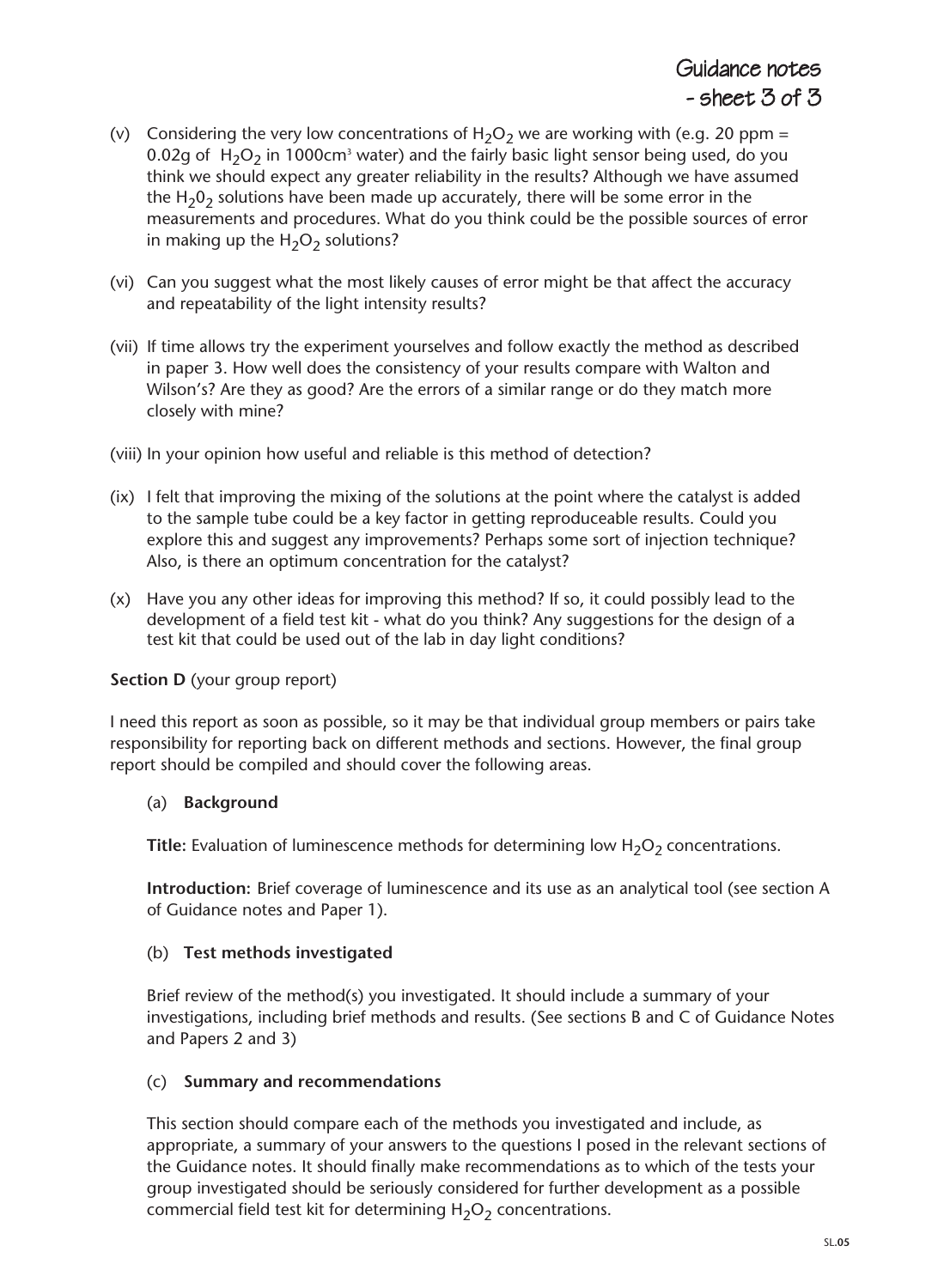*The luminol*/H<sub>2</sub>O<sub>2</sub> *reaction is well known. Very low levels of hydrogen peroxide can be detected using simple analytical techniques involving this reaction.* *Mary Lynn Gray outlines some of the possible applications of the luminol*/H<sub>2</sub>O<sub>2</sub> *reaction in monitoring very low hydrogen peroxide levels in industrial wastes.*

# **Luminescence and its use as an analytical tool**

Mary Lynn Gray Dept. of Chemistry Winston University Grangetown, N.T. 0707

Chemiluminescence is observed when light is emitted from a chemical reaction. If the reaction occurs in a living system the process is called bioluminescence. A well known and very useful example of chemiluminescence is the reaction between:



The intensity of light increases at the start of the reaction and then decreases as the reactants are used up. The rate of the reaction determines the intensity of light emitted. So altering the rate, by changing the concentration of  $H_2O_2$  for example, affects the intensity of light given out. The reaction can also be affected by other factors such as the pH, the type of solvent, the purity of reactants, presence of a catalyst and the temperature. Burgess and Hepher (1994) at Glasgow Caledonian University and other workers have used this important chemiluminescence reaction to determine  $H<sub>2</sub>O<sub>2</sub>$  concentrations in a range of applications where its detection is of importance. For example, in determining the extent of acid rain pollution in lakes and rivers where changes in very low concentrations of  $H_2O_2$  can be used as an indicator of pollution levels.

Hydrogen peroxide is also used widely as a bleach and disinfectant in manufacturing industries, and for commercial and domestic purposes. For example:

- as a bleach in the pulp and paper industry
- for the treatment of wastes
- as a disinfectant in fish farming, in the food industry and in health care products, e.g. for cleaning and disinfecting dentures and contact lenses. In the latter case, hydrogen peroxide is used as a key ingredient in the lens cleaning solution. It is essential that the lens is thoroughly rinsed to remove traces of hydrogen peroxide which can cause discomfort and possibly damage the cornea, even at very low concentrations.

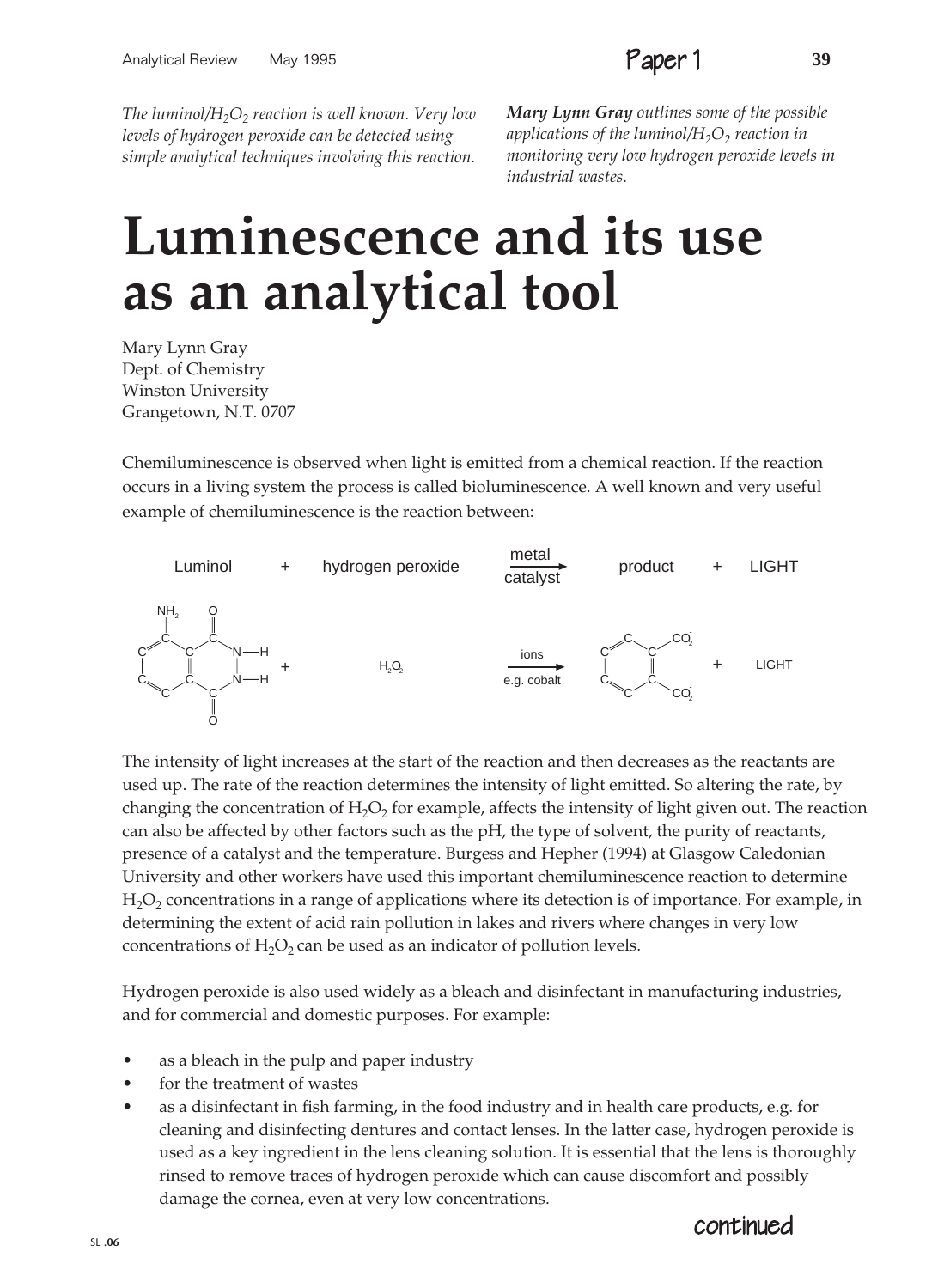# **40 Paper 1 continued Analytical Review** May 1995

The detection of low concentrations of  $H_2O_2$  could be required in a number of research applications, for example in research into the catalytic conversion of  $H_2O_2$  to oxygen and water using manganese dioxide catalyst.

It is clear then that there are many applications for hydrogen peroxide and therefore a need for improved methods of measuring low concentrations.

Experimental details for a relatively quick and straightforward procedure to test for  $H_2O_2$  using the luminol/H<sub>2</sub>O<sub>2</sub> reaction are described in another article by the author (Gray, 1994).

Bioluminescence, a 'living' example of chemiluminescence, has a very important application in the food and health care industries. Because of its use in detecting the presence of microorganisms it is used to monitor levels of contamination in foods and dairy products, products in the pharmaceutical industry and in the water industry.

The mechanism by which bioluminescence occurs was identified by William McElroy in 1947 when he analysed how fireflies produce a flash of light.

The tail of the firefly contains the substances luciferin and the enzyme luciferase. Light is produced when the luciferin reacts with adenosine triphosphate (ATP) present in the living cells of the firefly. The reaction is catalysed by the enzyme luciferase. The amount of light emitted is directly proportional to the amount of ATP present. Since all life-forms contain ATP, applications of bioluminescence in microbiology are based on capturing the microorganisms, releasing the ATP from within the cell and measuring the amount of bioluminescence generated. A high reading of light units indicates a high number of microorganisms. Traditional methods of testing for microorganisms using agar plates, which may take several days to grow a culture, is slow. Results from a bioluminescent reaction can be obtained quickly, since light is produced in seconds and can be measured with a **luminometer** - a light measuring instrument.

There are therefore many examples of luminescence in chemistry and in nature and they have widespread applications as analytical tools in research, industry and medicine. Further information on luminescence and its uses can be found in other works, for example by Campbell (1988, 1996) and De Silva (1996).

#### **References**

- 1. Burgess, A. E. and Hepher, M. J., Enhanced Measurement of Hydrogen Peroxide by Stimulated Light Emission. *Proceedings, 2nd International Symposium on Environmental Contamination in Central and Eastern Europe*, Budapest, Hungary, 20 - 23 September, 1994, pp35 - 37
- 2. Campbell, A. K., *Chemiluminescence: Principles and Applications in Biology and Medicine*. Ellis Harwood, 1988. ISBN 0-89573-501-6.
- 3. Campbell, A.K., *PRISM,* Issue No. 1. 1996.
- 4. De Silva, A.P., Light Messages from Molecules. *Chemistry Review*, January 1996.
- 5. Gray, M.L., The determination of Low Concentrations of Hydrogen Peroxide using Chemical Luminescence. *IJAS*, 47, 11, 1994.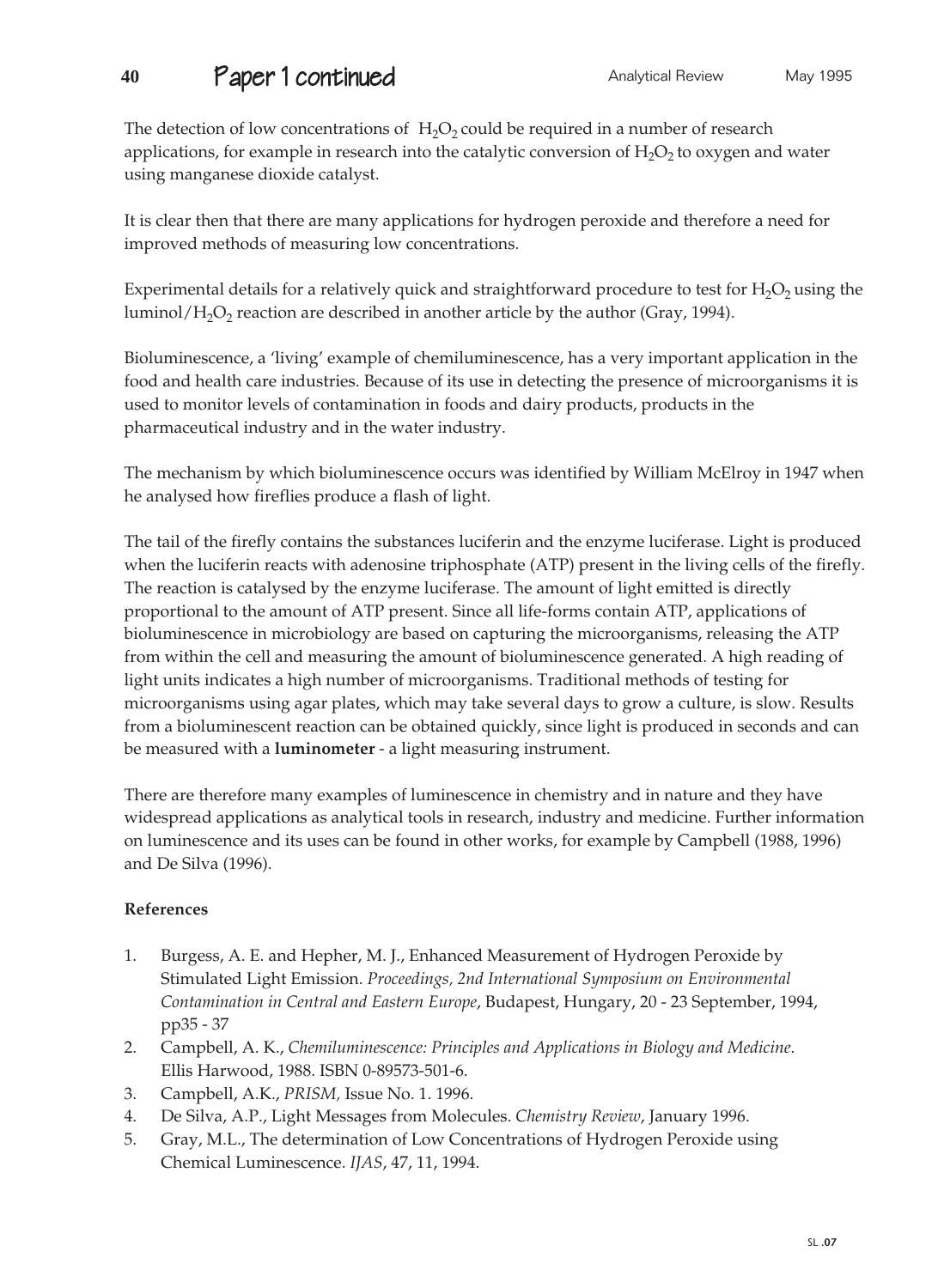# **The determination of low concentrations of hydrogen peroxide using chemical luminescence**

Mary Lynn Gray, Department of Chemistry, Winston University

#### **Introduction**

Methods are being developed and tested for detecting very low levels of hydrogen peroxide. For example in monitoring trace levels in waterways, special equipment with sensitive detection devices is required (Burgess and Hepher, 1994). The method is based on the  $H_2O_2$ /luminol reaction (in the presence of a cobalt chloride catalyst) which emits a low intensity blue luminescence. This paper describes a relatively quick and straightforward procedure for detecting  $H_2O_2$  concentrations in the range 20 - 80 ppm using the naked eye and readily available equipment.

#### **Test development and method**

#### The light pulse method to determine low concentrations of H<sub>2</sub>O<sub>2</sub> in the **H2O2 /luminol reaction**

In this method, sight is used as a means to determine the intensity of light emitted. After a number of trials, the most favourable conditions and procedures were determined.

#### **Equipment requirements:**

- flashlight with red filter
- sample tubes ( $5 \times 5$ cm<sup>3</sup> or 10cm3<sup>3</sup>) glass or perspex
- pipettes (1cm<sup>3</sup>) + pipette fillers or other 1cm<sup>3</sup> measuring device, e.g. plastic syringe body (no needle)
- plastic gloves
- luminol solution (20cm3<sup>3</sup>)
- hydrogen peroxide solutions 20, 40, 60, 80 ppm, and solutions of unknown concentration within the range  $20 - 80$  ppm (10cm<sup>3</sup> of each)
- cobalt chloride solution (20cm<sup>3</sup>).

#### continued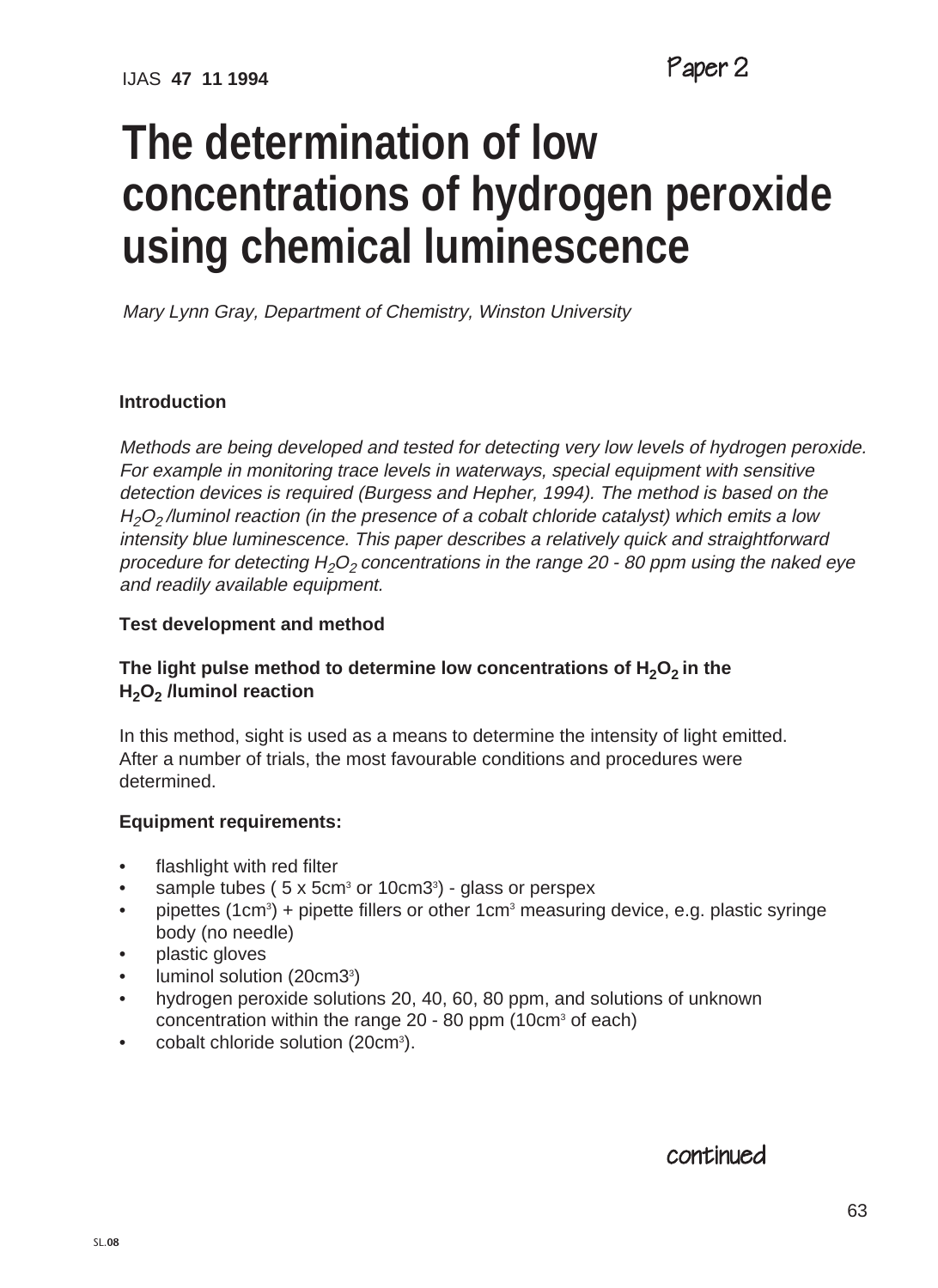Figure 1. The test method

# Paper 2 continued



#### **Method**

#### **Safety procedures are given on the Safety information sheet (appendix to this paper).**

A minimum of four people are needed to perform the experiment, three to mix the solutions and at least one person to act as observer. The investigation is carried out in a darkened room. A blackout or darkroom gives best results. A flashlight with a red filter is used to set up the experiment, but all observations are made in the dark. At least five minutes must be allowed for the eyes to adapt to the dark before making any observations.

It helps if the surface is covered with black sugar paper, although it is not essential. The five sample tubes are arranged in a line at one side of the table. The observer should be seated on the opposite side of the table facing the sample tubes. Make sure that the observer knows the tubes that will contain each of the standard hydrogen peroxide solutions and the tube that will hold the solution of 'unknown' concentration.

Wearing plastic gloves, one person introduces 1cm<sup>3</sup> of the luminol solution into each tube (using a pipette or syringe). 1cm3 of each standard hydrogen peroxide solution and the 'unknown' are added to their own tube. Each tube is gently shaken to mix the two solutions. Two people then add 1cm3 of cobalt chloride catalyst into the tubes containing the standard solutions (two tubes each) and one person adds 1 $cm<sup>3</sup>$  of catalyst to the tube containing the 'unknown'. **The addition of the catalyst solution must be made quickly** (using syringes or pipettes) **and simultaneously by all three investigators (some practice may be needed).**

#### continued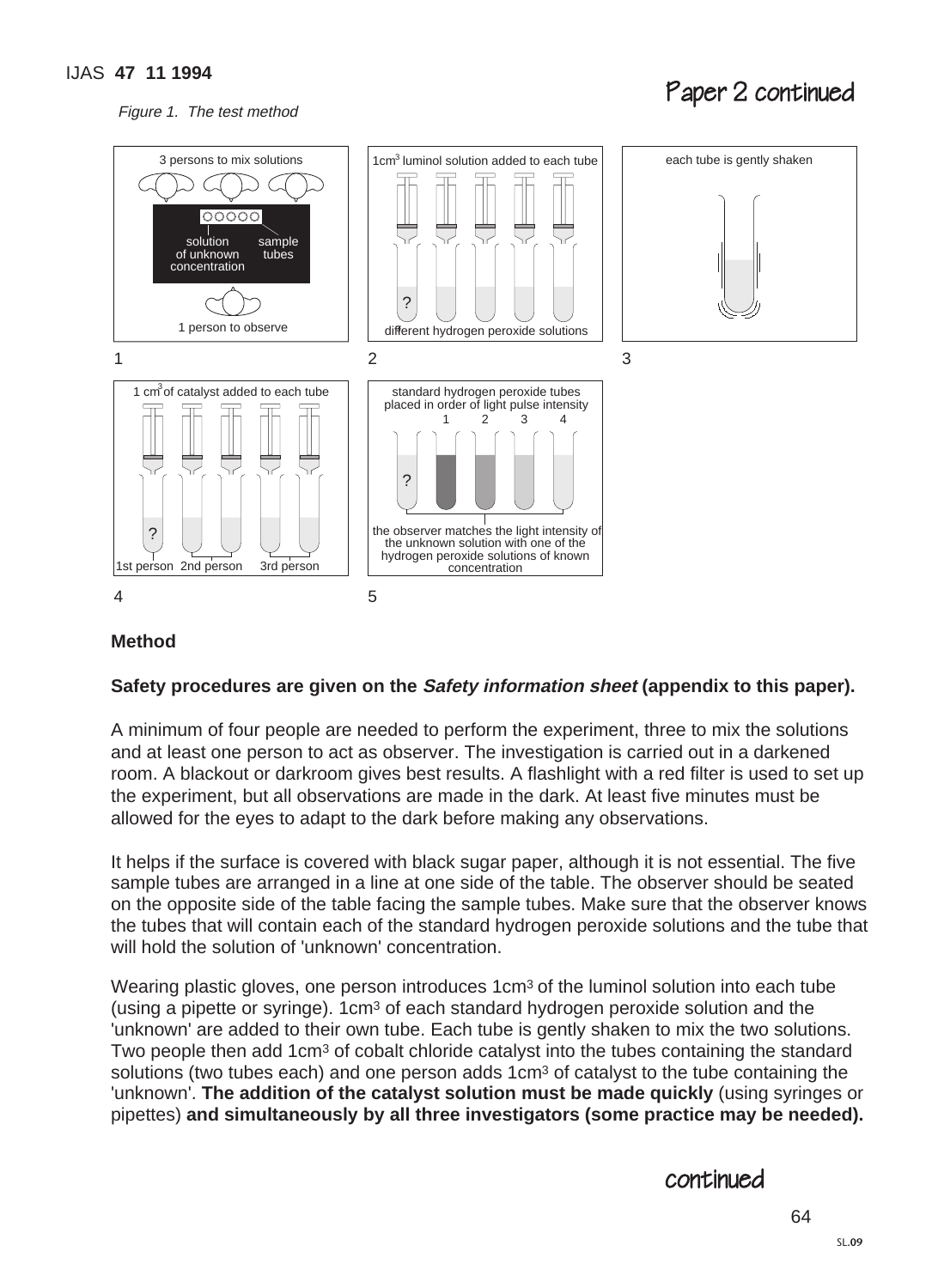The observer should attempt to place the tubes in order according to the intensity of the pulse of light that is given out by each solution at the moment that the catalyst is added to the sample tubes. A crude scale may be used to place the tubes in order, e.g. 1,2,3,4. The observer then attempts to match the intensity of light observed in the 'unknown' solution with the intensity of light produced by one of the standard solutions, i.e. if the intensity of light given out by the 'unknown' most closely matches that produced by standard solution 4 (80ppm), then it could be assumed that the 'unknown' is of similar concentration, i.e. 80 ppm.

#### **Conclusions**

The test described in this paper provides a quick, straightforward and satisfactory method of determining low-level concentrations of  $H_2O_2$  and has a number of useful applications as an analytical tool.

#### **Appendix - Safety information sheet**

#### **Wear goggles and plastic gloves when handling chemicals.**

LUMINOL (3-Aminophthalhydrazide) (1000 ppm) - The Material Safety Data Sheet (Fisons) classifies luminol as presenting 'no significant hazard' and lists no Risk or Safety phrases.

HYDROGEN PEROXIDE (20-120ppm) - No significant hazard.

COBALT CHLORIDE (solid) - No significant hazard.

#### **In each case, follow the general first aid instructions provided below. Clean up all spillages immediately.**

#### **First aid measures**

- Skin Contact Flood the splashed area with large quantities of running water.
- Eye Contact Wash the eyes out with water or saline solution for at least 5 minutes.
- Ingestion If the chemical has been confined to the mouth give large quantities of water as a mouth wash. Ensure the mouth wash is not swallowed. If the chemical has been swallowed, give about 250cm of water to dilute it in the stomach. In severe cases obtain medical attention.

I wonder if it might be possible to use the time it takes from the appearance to the disappearance of luminescence (quenching time or persistence of luminescence) to compare the amount of light emitted for each  $H_2O_2$  concentration? You could investigate this and design a suitable method. Try it out and see if your results produce a suitable graph or 'standardisation curve' that can be used to determine the concentration of an unknown  $H_2O_2$  concentration.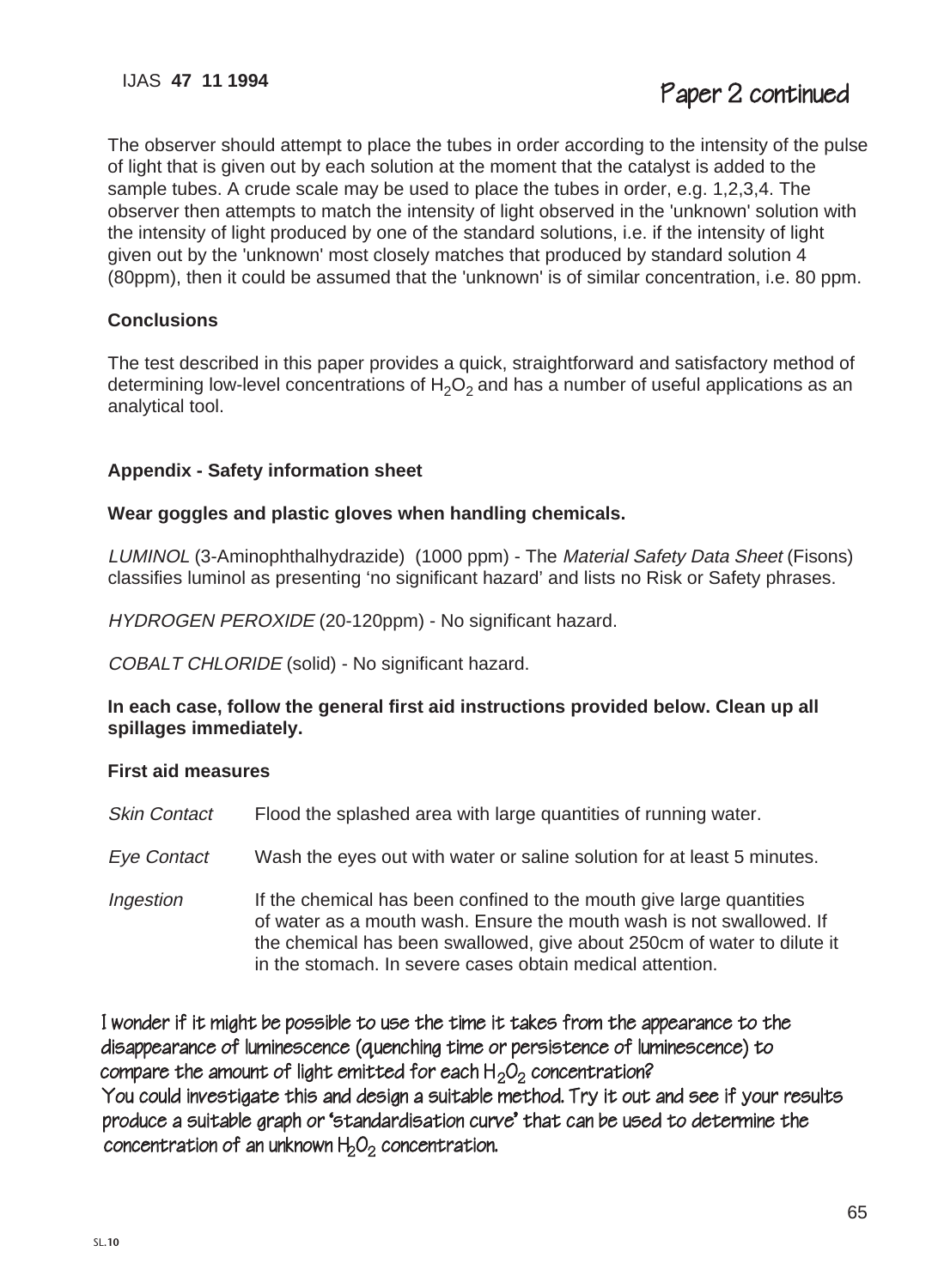# Paper 3

Proceedings of the 3rd International Symposium on Environmental Contamination in Central Europe.

# The determination of low concentrations of  $H_2O_2$  in the **H2O2/luminol reaction using a light sensor**

*Peter Walton and Richard Wilson*

## **Abstract**

The paper describes a quick and straightforward method of determining low  $H_2O_2$ concentrations using a readily available light detection device. A graph of light intensity versus  $H_2O_2$  concentration gives a satisfactory straight line of best fit.

Considering the basic instrumentation and the low concentrations of  $H_2O_2$  being measured the method gives acceptable results. The results are encouraging and further work is in progress on the design of a portable test kit for routine use in the field in daylight conditions.

# **Test development and methodology**

Gray (1994) describes a method of measuring the light emitted during the luminol/ $H_2O_2$ reaction using the naked eye which can be used to determine  $H_2O_2$  concentrations. However, an alternative method is to use a light sensor linked to a PC with datalogging facility to measure the initial intensity of the light pulse. Figure 1 shows the arrangement of apparatus and equipment.

The solutions used for this investigation were the same as those used in the light pulse method described by Gray (1994), but in addition,  $H_2O_2$ concentrations of 100 and 120ppm were used.

*Figure 1. Experimental set-up for light sensor detection method*

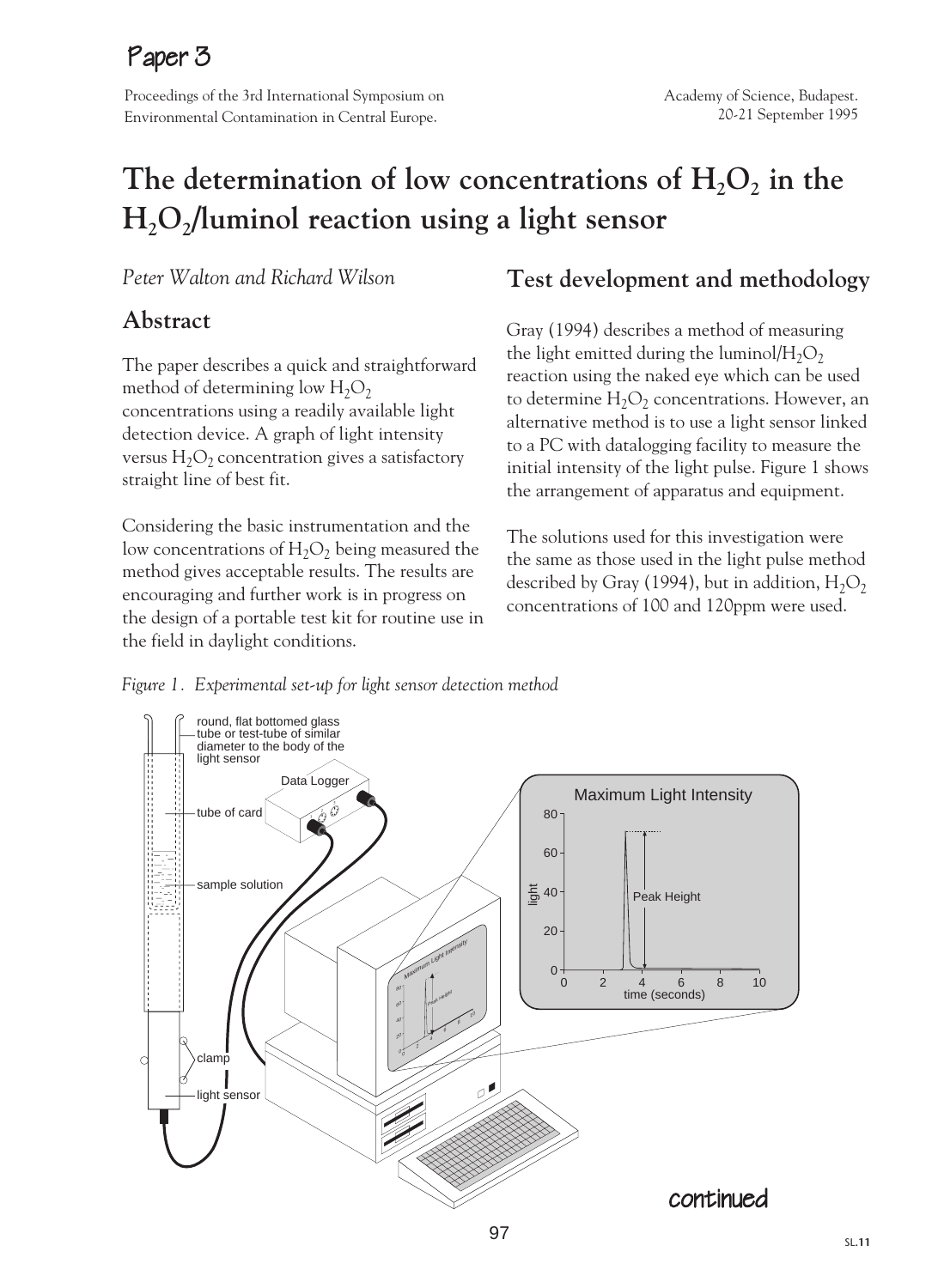# Paper 3 continued

Proceedings of the 3rd International Symposium on Environmental Contamination in Central Europe.

# **1 Preparation**

The light sensor was clamped in a vertical position with the working end pointing upward. A sample tube holder was made with white card, wrapped around the body of the light sensor and protruded above the working end, such that approximately three quarters of the sample tube was resting inside when measurements were taken. The tube of card was kept in place with adhesive tape (see Figure 1).

The experiment should be carried out in a darkened room. Total darkness is not necessary. The sensor is surrounded by the tube of card which only allows light to enter from above.

The datalogger was set up to measure light intensity (in lux units) against time (in seconds).

It was calibrated to measure light intensity over the range 0 - 80 lux over a time period of 10 seconds. The upper limit of 80 lux was determined by taking initial readings using the most concentrated standard hydrogen peroxide solution.

The light pulse given out by the reaction mixture was almost instantaneous. Therefore the time scale on the datalogger plot was of little importance to the investigation. It was possible to make use of the 'overlap' facility on the datalogger to run each set of four samples on the same charge by staggering the injection time of the cobalt chloride catalyst.

# **2 Method**

**Safety procedures are given on the Safety information sheet given in the paper by Gray (1994).**

1cm3 of luminol solution (1000ppm) was added to the sample tube, followed by  $1 \text{cm}^3$  of the 20ppm standard hydrogen peroxide solution and the tube carefully shaken to mix the contents.

The sample tube was placed in the card sample tube holder fitted to the light sensor.

 $1 \text{cm}^3$  of cobalt chloride catalyst solution was introduced to the mixture in the sample tube using a plastic syringe, the datalogger being started at the same time. A peak was recorded by the datalogger almost immediately.

The sample tube was washed out with distilled water between each reading and dried with a tissue.

The same procedure was repeated until four recordings of peak heights had been taken for each of the standard hydrogen peroxide solutions, four for the 'unknown' solution and four for a 'blank' solution in which the hydrogen peroxide was replaced with distilled water.

# **3 Results and conclusions**

Results are shown in Table 1.

Average values were calculated for each of the sets of four peak height readings for each of the  $H_2O_2$  standard solutions. Also, errors associated with each of the average values were estimated and included as error bars on the graph to show the spread of readings above and below the average value.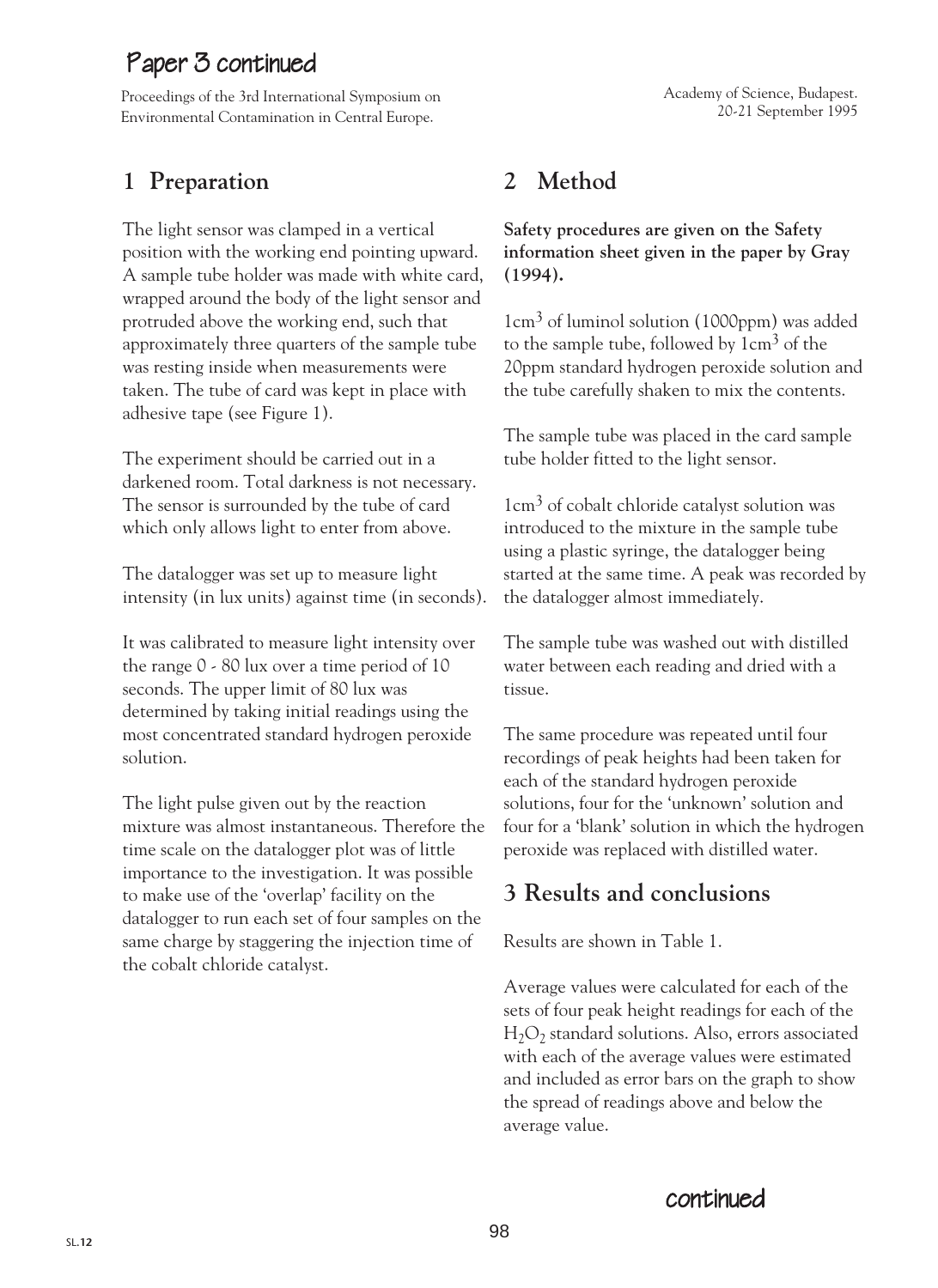# Paper 3 continued

Proceedings of the 3rd International Symposium on Environmental Contamination in Central Europe.

A graph of average light intensity values was plotted against the corresponding  $H_2O_2$  concentrations. Figure 2 shows the 'line of best fit' passing within the range of the error bars.

# **Estimation of errors**

The vertical error bars extend above and below the average value of the four readings of light intensity for each  $H_2O_2$  concentration. I have assumed that the errors in the concentration of  $H_2O_2$  are very small and are included within the diameter of the circles. Hence it is unnecessary in this particular case to use horizontal error bars on the graph.

The method used for calculating the errors associated with the average values is that recommended by Pentz and Shott (1988) and is shown below for only one of the average light intensity values i.e. that for  $H_2O_2$  concentration of 20 ppm. The others are calculated in exactly the same way.

## **Step 1**

Calculate the average light intensity value (12.8) for the four readings taken for 20 ppm  $H<sub>2</sub>O<sub>2</sub>$ . The readings are spread out between 9.5 and 16.3.

# **Step 2**

Calculate the negative and positive deviations from the average value using the lowest and highest readings, e.g.

$$
9.5 \leftarrow 12.8 \longrightarrow 16.3
$$
\n
$$
(-3.3) \leftarrow (+3.5)
$$

# **Step 3**

Average the negative and positive deviations showing a spread of + or -3.4.



| H <sub>2</sub> O <sub>2</sub> conc<br>(ppm) | Light intensity (Lux)<br>4 readings for each<br>$H2O2$ conc |      |                |      |  |
|---------------------------------------------|-------------------------------------------------------------|------|----------------|------|--|
|                                             | 1                                                           | 2    | 3              | 4    |  |
| 100                                         | 10.1                                                        | 9.5  | 16.3           | 15.3 |  |
| 120                                         |                                                             |      | 28.2 26.1 33.9 | 30.7 |  |
| 60                                          | 39.5                                                        | 47.9 | 38.9           | 46.2 |  |
| 80                                          | 48.7                                                        | 51.2 | 60.1           | 58.7 |  |
| 100                                         | 72.1                                                        | 70.1 | 63.5           | 65.0 |  |
| 120                                         | 87.8                                                        | 77.4 | 90.1           | 75.9 |  |

*Table 1*



*Figure 2. Calibration graph with line of best fit and showing error bars*

## continued